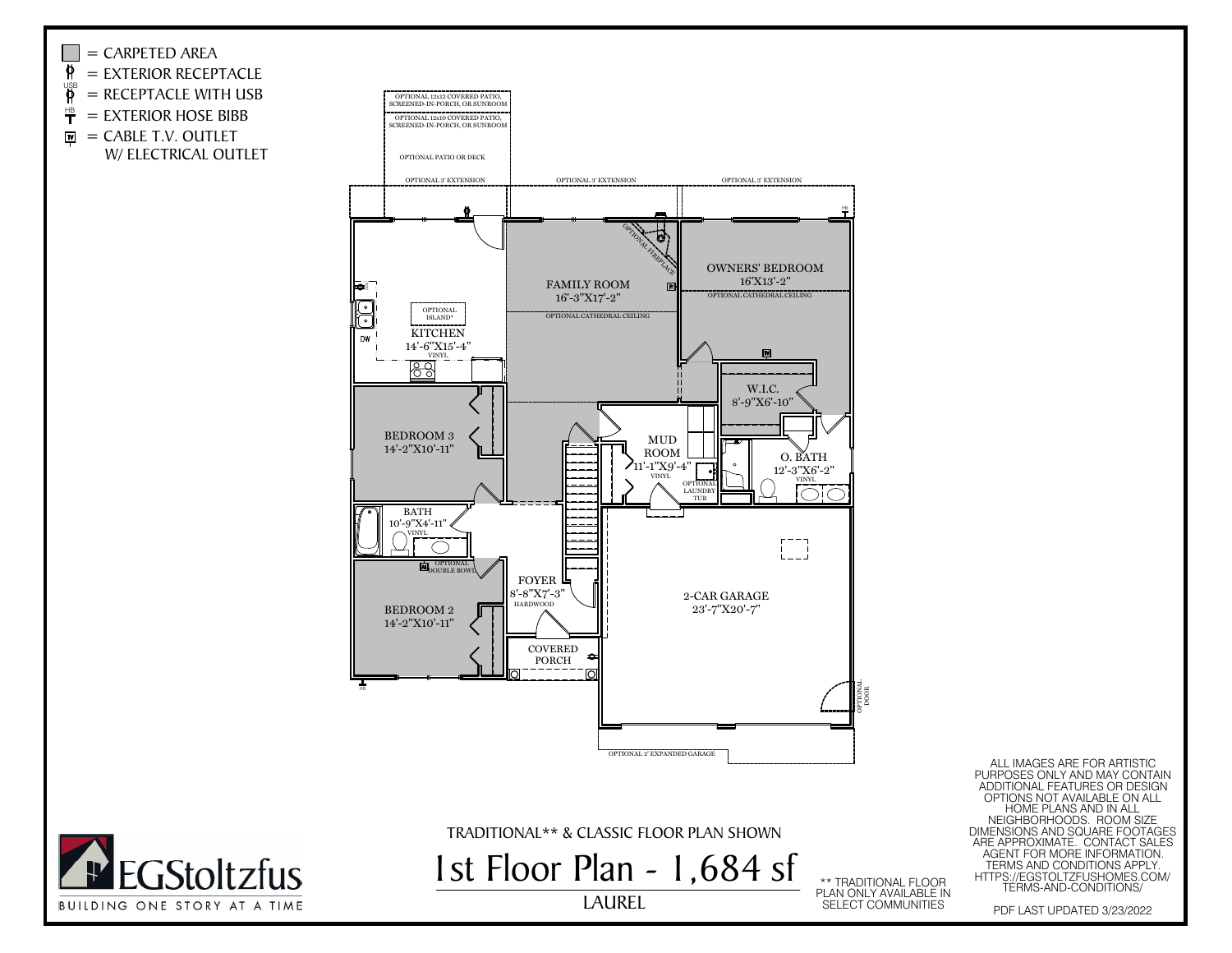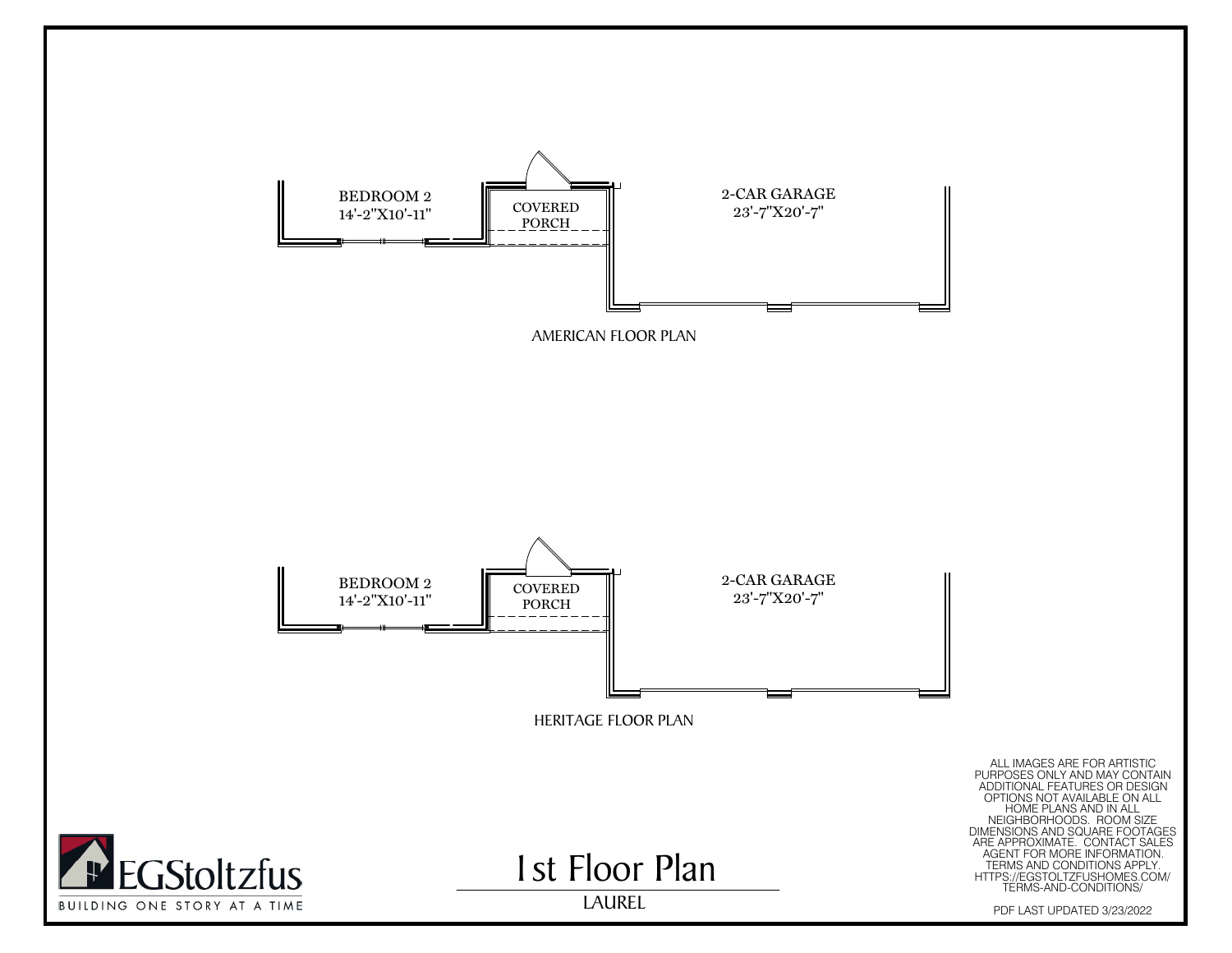



EXERCT FOR ARTISTIC<br>
MAGNITONAL FEATURES ONLY AND MAY CONTAIN<br>
ADDITIONAL FEATURES ON ALL<br>
MEGHBORHOODS. ROOM SIZE<br>
ON CONTAINS AND IN ALL<br>
MEGHBORHOODS. ROOM SIZE<br>
AGENT FOR MORE INFORMATION.<br>
ARE APPROXIMATE. CONTACT SAL

**1st Floor Options** 

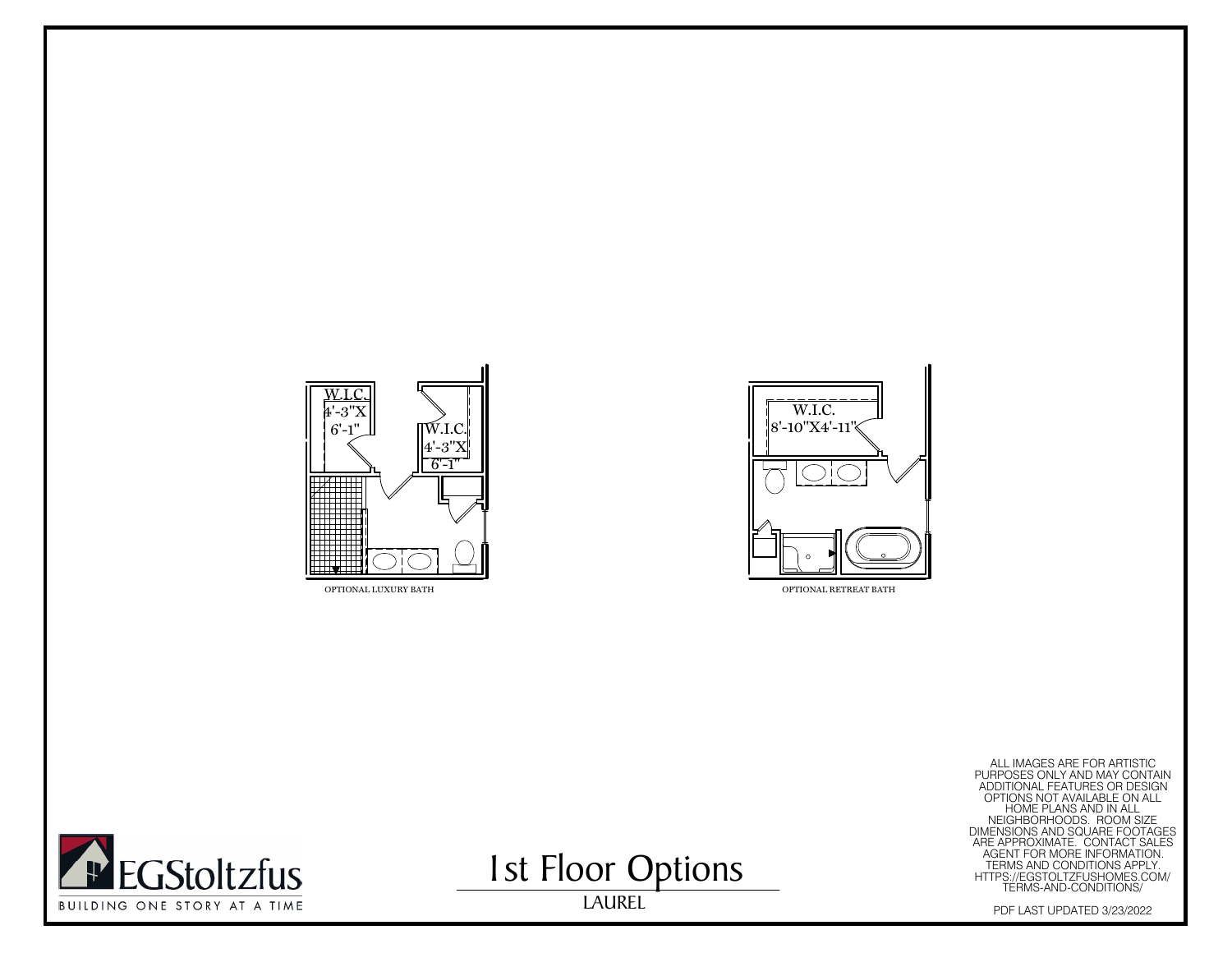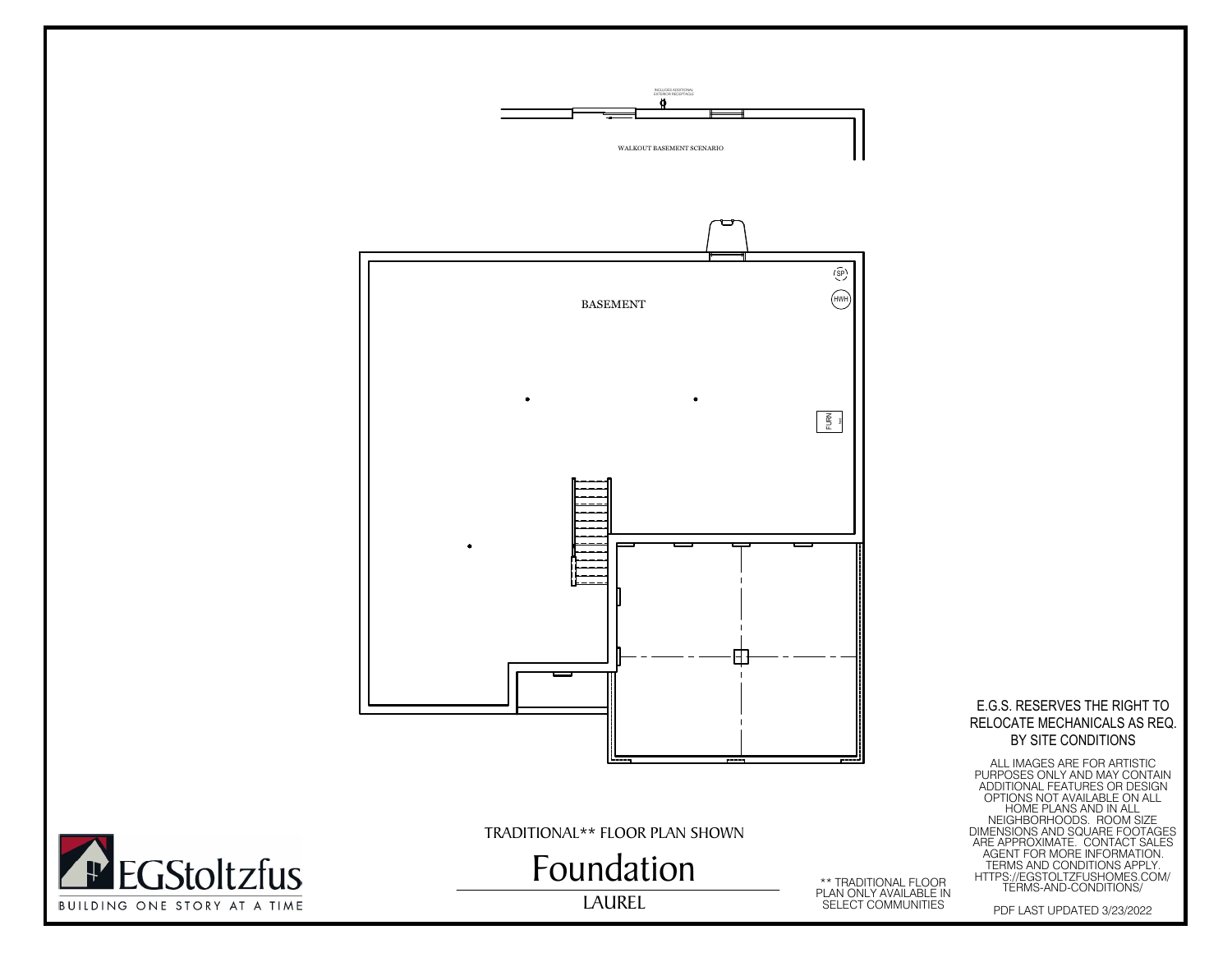





Finished Basement Options

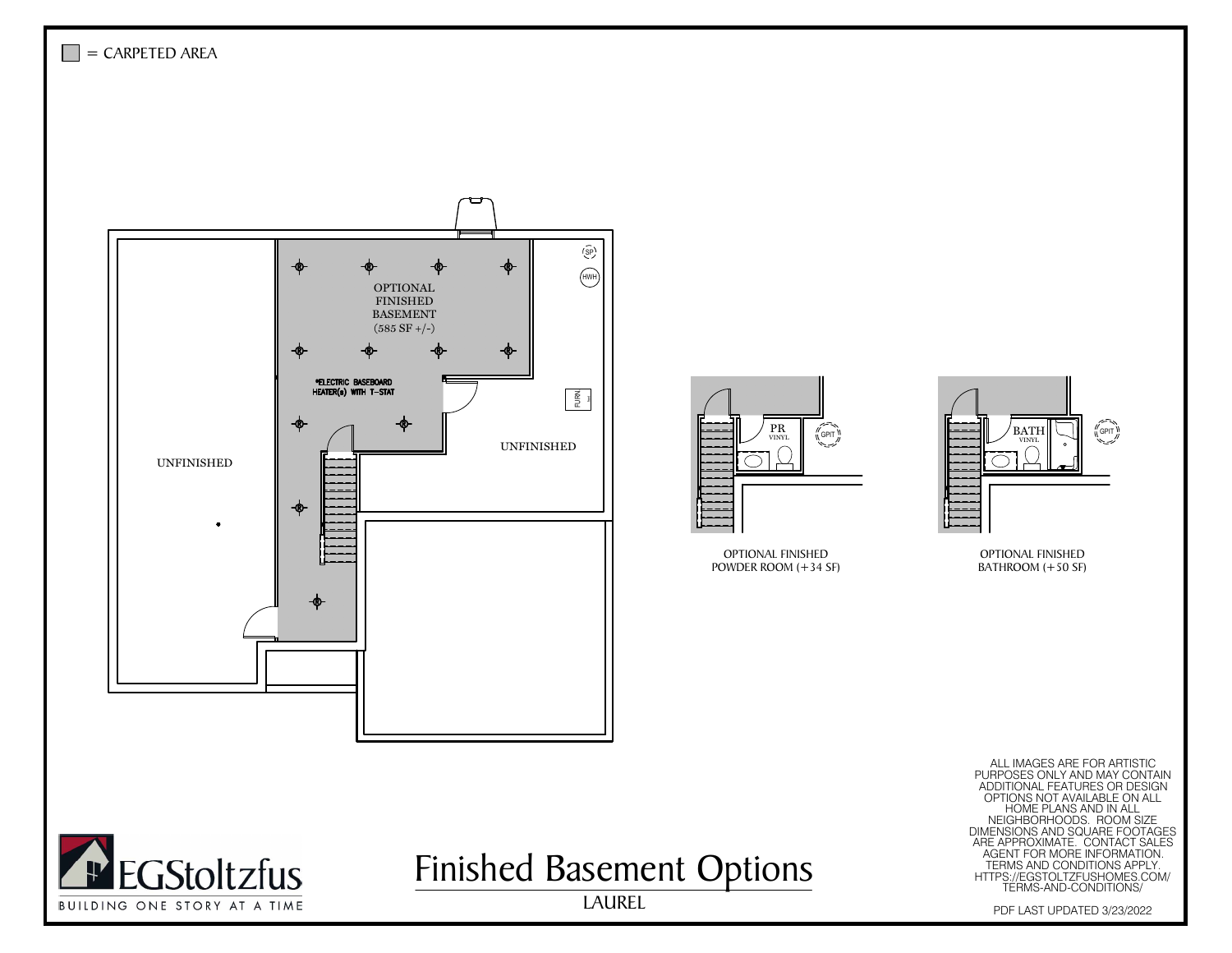